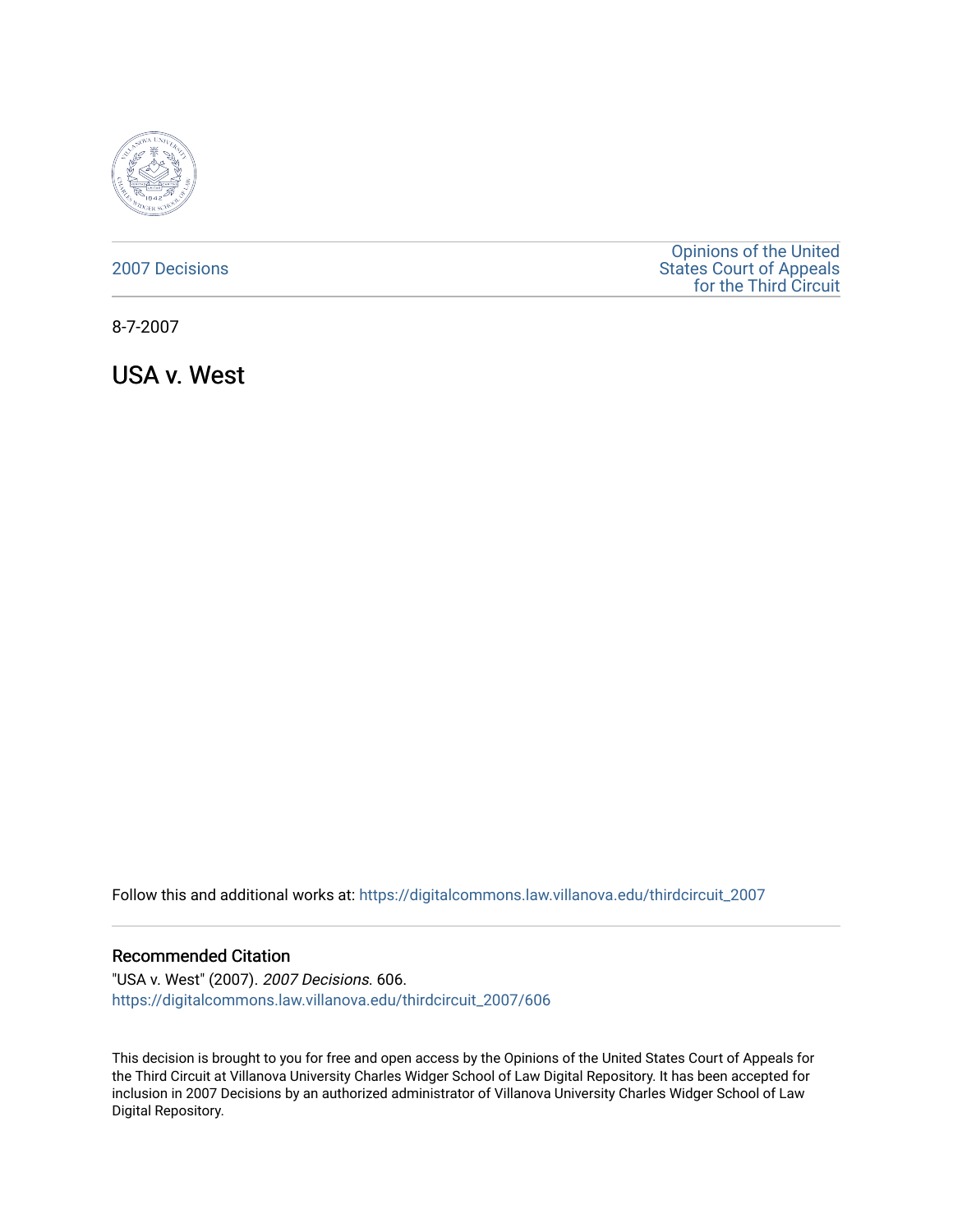#### **DLD-306** NOT PRECEDENTIAL

# UNITED STATES COURT OF APPEALS FOR THE THIRD CIRCUIT

\_\_\_\_\_\_\_\_\_\_\_\_\_\_\_\_

## NO. 07-1375 \_\_\_\_\_\_\_\_\_\_\_\_\_\_\_\_

#### UNITED STATES OF AMERICA

v.

BENJAMIN WEST,

\_\_\_\_\_\_\_\_\_\_\_\_\_\_\_\_\_\_\_\_\_\_\_\_\_\_\_\_\_\_\_\_\_\_\_\_\_\_

Appellant

On Appeal From the United States District Court For the Middle District of Pennsylvania (D.C. Crim. No. 88-cr-00172-1) District Judge: Honorable Sylvia H. Rambo

\_\_\_\_\_\_\_\_\_\_\_\_\_\_\_\_\_\_\_\_\_\_\_\_\_\_\_\_\_\_\_\_\_\_\_\_

Submitted For Possible Dismissal Under 28 U.S.C. § 1915(e)(2)(B) or Summary Action Under Third Circuit L.A.R. 27.4 and I.O.P. 10.6 July 19, 2007

BEFORE: BARRY, AMBRO and FISHER, CIRCUIT JUDGES

(Filed: August 7, 2007) \_\_\_\_\_\_\_\_\_\_\_\_\_\_\_\_\_\_\_\_\_\_\_

## **OPINION** \_\_\_\_\_\_\_\_\_\_\_\_\_\_\_\_\_\_\_\_\_\_\_

PER CURIAM.

Benjamin West appeals from the District Court's order denying his motion under

18 U.S.C. § 3582 to reduce his sentence. Because this appeal presents no substantial

question, we will summarily affirm the judgment of the District Court.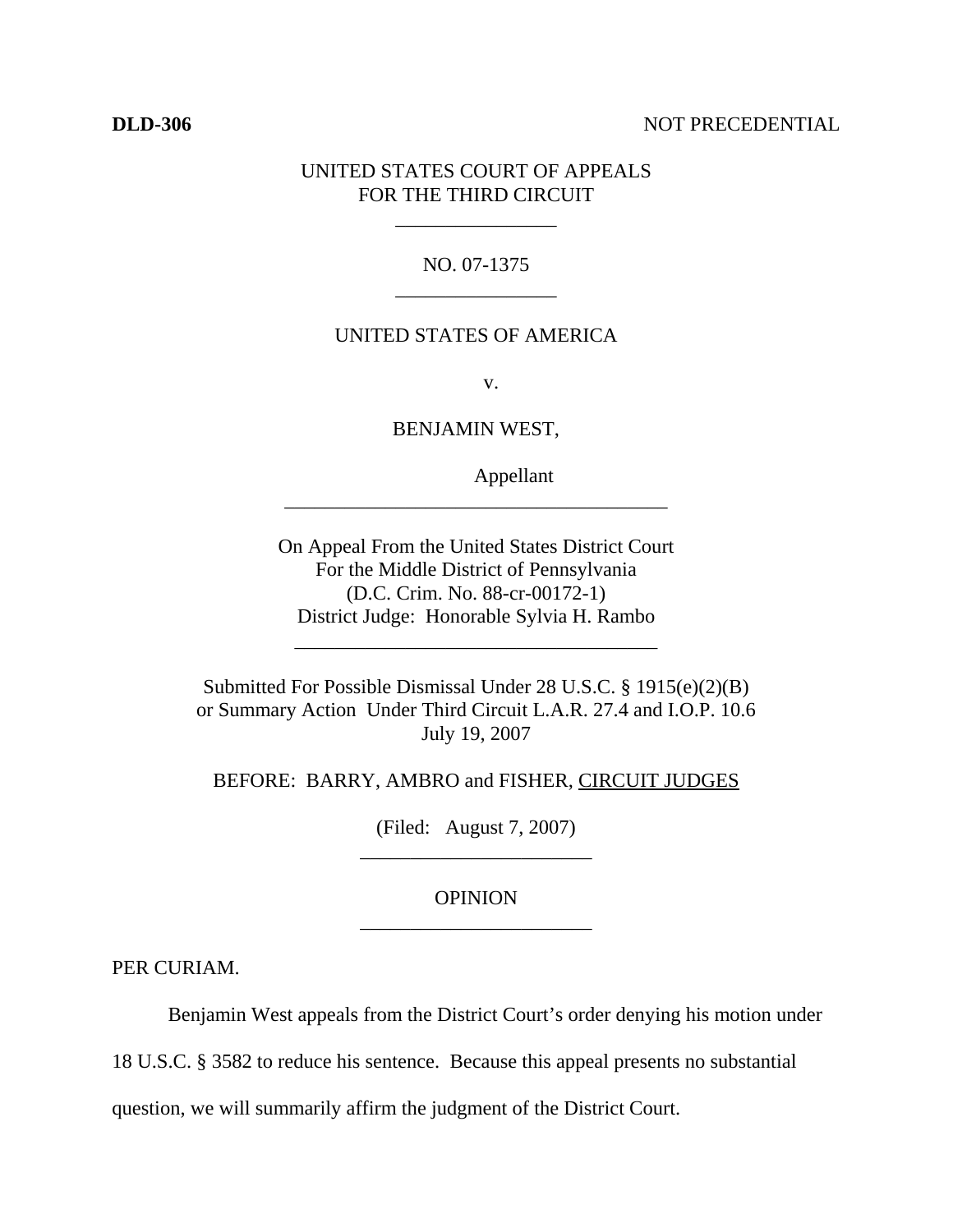In 1989, Benjamin West was convicted in the United States District Court for the Middle District of Pennsylvania of conspiracy to distribute and possess with intent to distribute cocaine base ("crack cocaine") in violation of 21 U.S.C. §§ 846 and 841(a)(1) (count 1); distribution and possession with intent to distribute 50 grams or more of crack cocaine in violation of 21 U.S.C.  $\S$ § 841(a)(1), 841(b)(1)(A)(iii), and 18 U.S.C. § 2 (count 2); distribution of crack cocaine within 1000 feet of a school in violation of 21 U.S.C. §§  $845(a)$  and  $841(a)(1)$  (count 3); and distribution of crack cocaine to a person under the age of 21 in violation of 21 U.S.C.  $\S$  845(a) and 841(a)(1) (count 4). Pursuant to the sentencing guidelines, the District Court found that West had a base offense level of 36. It then added a 4-level enhancement for his leadership role in the offenses, yielding an offense level of 40. Combined with his criminal history category of III, the Guidelines yielded a sentencing range of 360-months to life imprisonment for each of his offenses. The District Court sentenced West to four concurrent 360-month terms of imprisonment. His conviction was affirmed on appeal.

In 1997, West filed a motion to vacate his sentence under 28 U.S.C. § 2255. In response, the Government conceded that his convictions under counts 2 and 3 amounted to double jeopardy. The District Court then vacated his conviction for distribution and possession with intent to distribute (count 2) and denied the rest of his claims. We denied his request for a certificate of appealability. United States v. West, C.A. No. 98-7330 (3d Cir. order entered on December 22, 1998). West continued to file various collateral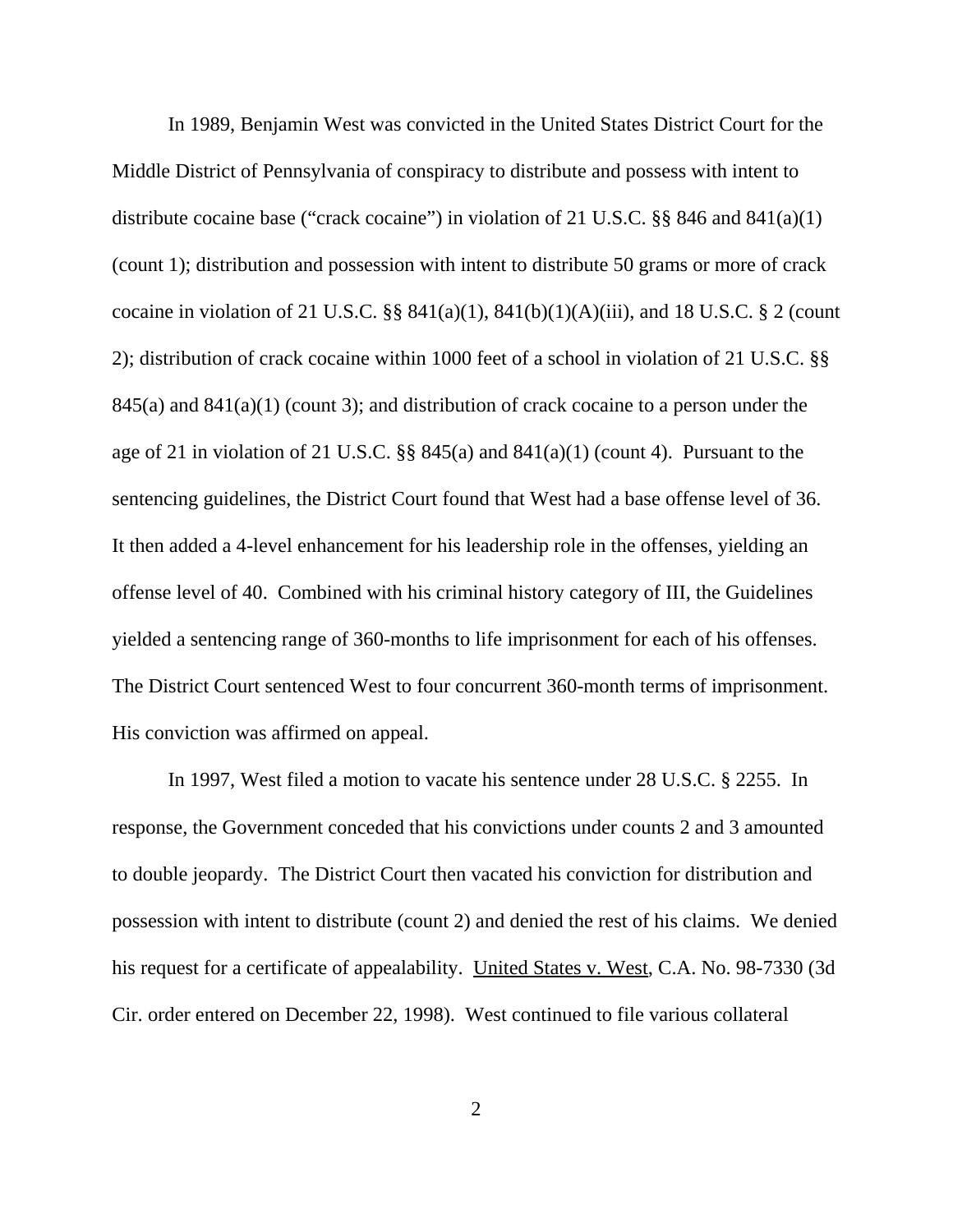attacks on his sentence, most recently an application to file a second or successive § 2255 motion. In re: West, C.A. No. 06-2436 (3d Cir. order entered on August 28, 2006).<sup>1</sup>

On October 27, 2006, West filed this motion to modify his sentence pursuant to § 3582(c). In the motion, he argued that, under Amendment 591 to the United States Sentencing Guidelines, the District Court used the wrong guidelines to calculate his base level offense when it re-sentenced him in 1997. The District Court denied the motion and this appeal ensued.

We have jurisdiction pursuant to 28 U.S.C. § 1291. We review a district court's interpretation and application of the Sentencing Guidelines de novo. United States v. Yeaman, 194 F.3d 442, 456 (3d Cir.1999).

Section  $3582(c)(2)$  allows a court to reduce a sentence when a defendant has been sentenced to a term of imprisonment pursuant to a sentencing range that has subsequently been lowered by the Sentencing Commission. United States v. McBride, 283 F.3d 612, 614 (3d Cir. 2002). Under § 3582(c)(2), a court may reduce a sentence in response to an amendment of the Sentencing Guidelines if the amendment is named in the Sentencing Commission's policy statement §  $1B1.10<sup>2</sup>$  <u>Id.</u> Amendment 591 to the Guidelines is one of the amendments listed in § 1B1.10 that applies retroactively to sentences such as

<sup>&</sup>lt;sup>1</sup>In 2005, the District Court modified his sentence under U.S.S.G. § 5G1.3(b) to credit him with 36 months that he spent incarcerated on a related state charge.

<sup>&</sup>lt;sup>2</sup>§ 1B1.10(c) reads: "Amendments covered by this policy statement are listed in Appendix C as follows: 126, 130, 156, 176, 269, 329, 341, 371, 379, 380, 433, 454, 461, 484, 488, 490, 499, 505, 506, 516, 591, 599, 606, and 657."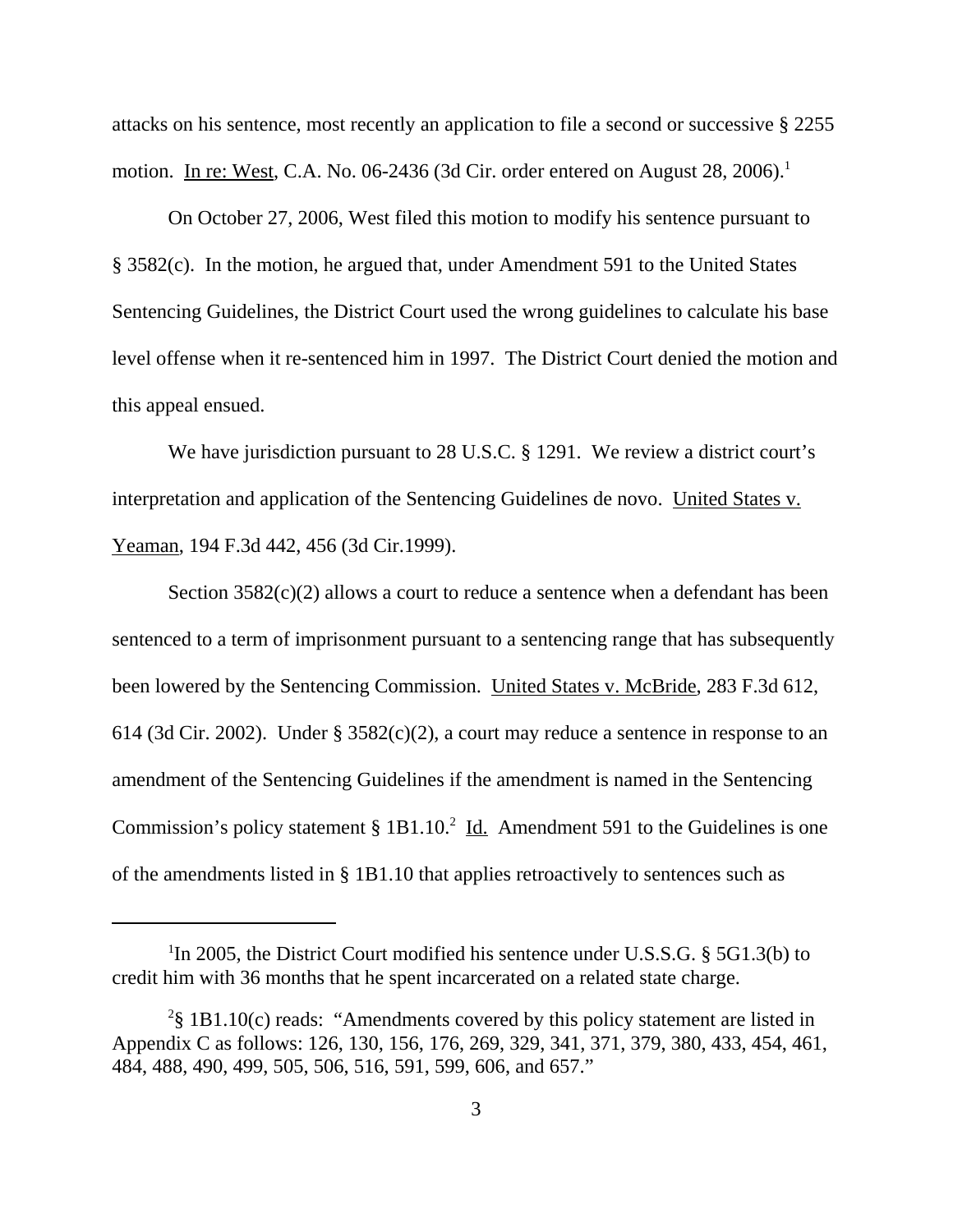West's. However, the application of the amendment to West's sentencing would result in no change in West's sentence.

Before 2000, a sentencing court could, in an atypical case, employ a guideline that did not correspond to the statute of conviction if "the guideline for the statute of conviction is 'inappropriate because of the nature of the conduct involved'." United States v. Smith, 186 F.3d 290, 297 (3d Cir. 1999) (quoting U.S. Sentencing Manual App. A at 417 (Introduction)). Amendment 591 abrogated this understanding and mandated that, even in atypical cases, a sentencing court is required to apply the guideline listed in Appendix A of the Sentencing Manual that corresponds to the statute of conviction without regard to any relevant uncharged conduct. United States v. Diaz, 245 F.3d 294, 303 (3d Cir. 2001).

In West's case, the sentencing court grouped together the offenses and applied Guideline 2D1.1, the guideline appropriate for  $\S$  841(a) (count 2), to the entire group.<sup>3</sup> Pursuant to § 2D1.1(a)(3), the court consulted 2D1.1's drug quantity table to set his base offense level. Because West was involved in the distribution of more than 500 grams of crack cocaine, the drug quantity table yielded the base offense level of 36. After his

<sup>&</sup>lt;sup>3</sup>Where, as here, a defendant is convicted of various offenses involving substantially the same conduct, the convictions should be grouped together for the purposes of sentencing. See U.S.S.G. § 3D1.1(a). The count carrying the highest applicable offense level must apply to the entire group for sentencing purposes. U.S.S.G. § 3D1.2(b); Diaz, 245 F.3d at 303.